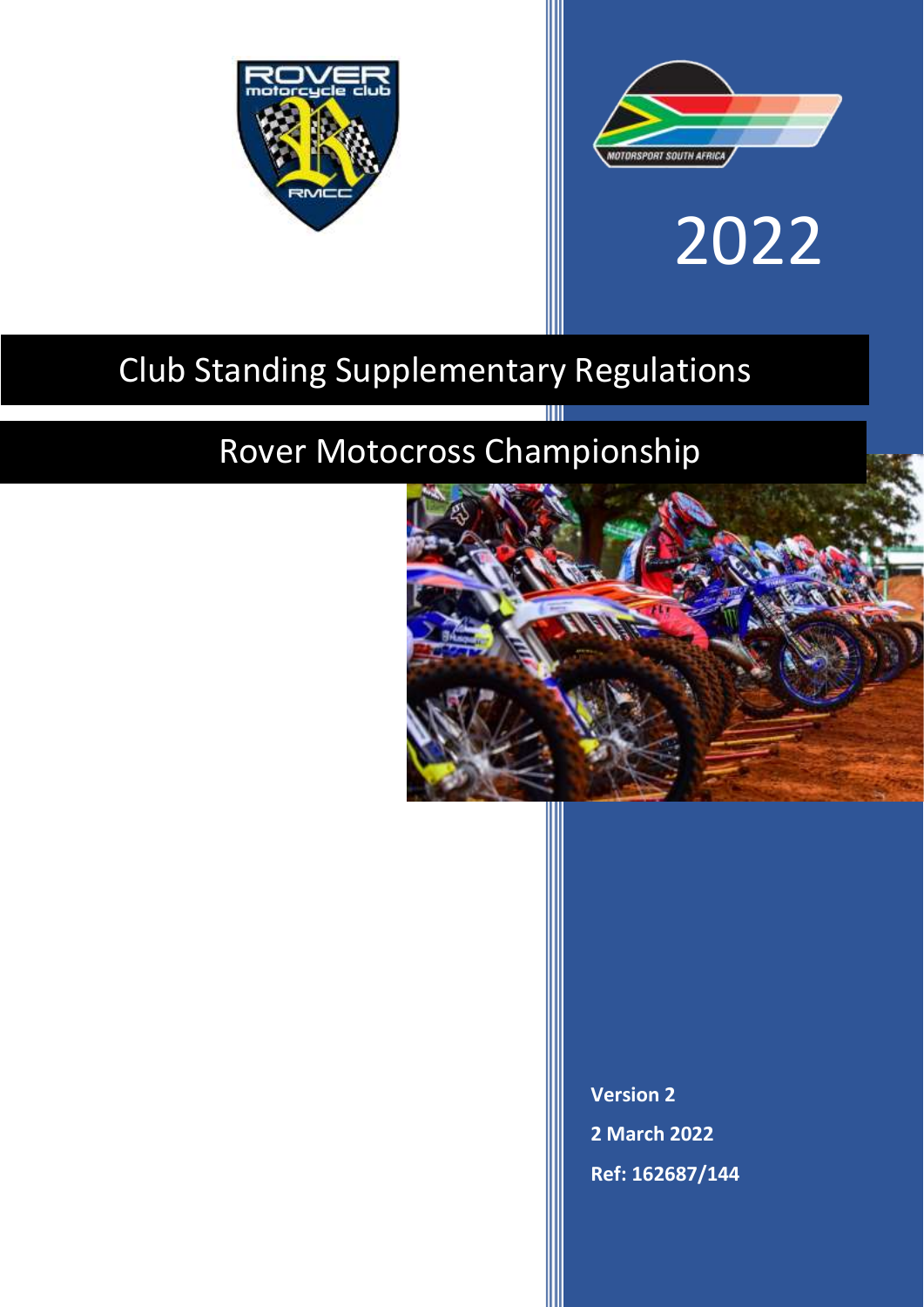#### **REVIEW AND AMENDMENTS**

ANY proposed / desired changes to these Championship Regulations must be submitted to the Controllers for approval. The Controllers reserve the right to introduce new Regulations and / or amend existing Regulations with the approval of Motorsport South Africa (MSA).

Amendments and updates to the rules will be recorded in the Amendment Record, detailing the updated version, date of approval of the amendment and a short summary of the amendment. The new version of the rules will be published by MSA at least seven (7) days prior to the next event being held unless a shorter notice period is approved by MSA.

| <b>Modified Rule</b><br><b>Number</b> | <b>Date Applicable</b> | <b>Date of Publication</b> | <b>Clarifications</b>            |
|---------------------------------------|------------------------|----------------------------|----------------------------------|
| 3.8 and 3.9                           | Immediate effect       | 02.03.2022                 | <b>Wording deleted</b>           |
| <b>New 3.8</b>                        | Immediate effect       | 02.03.2022                 | <b>Wording added</b>             |
| 3.13                                  | Immediate effect       | 02.03.2022                 | <b>Wording deleted</b>           |
| 3.9 to 3.12                           | Immediate effect       | 02.03.2022                 | <b>Numbering corrected</b>       |
| $6\overline{6}$                       | Immediate effect       | 02.03.2022                 | <b>Wording deleted and added</b> |
| 10                                    | Immediate effect       | 02.03.2022                 | Wording deleted and added        |

#### **AMENDMENT RECORD**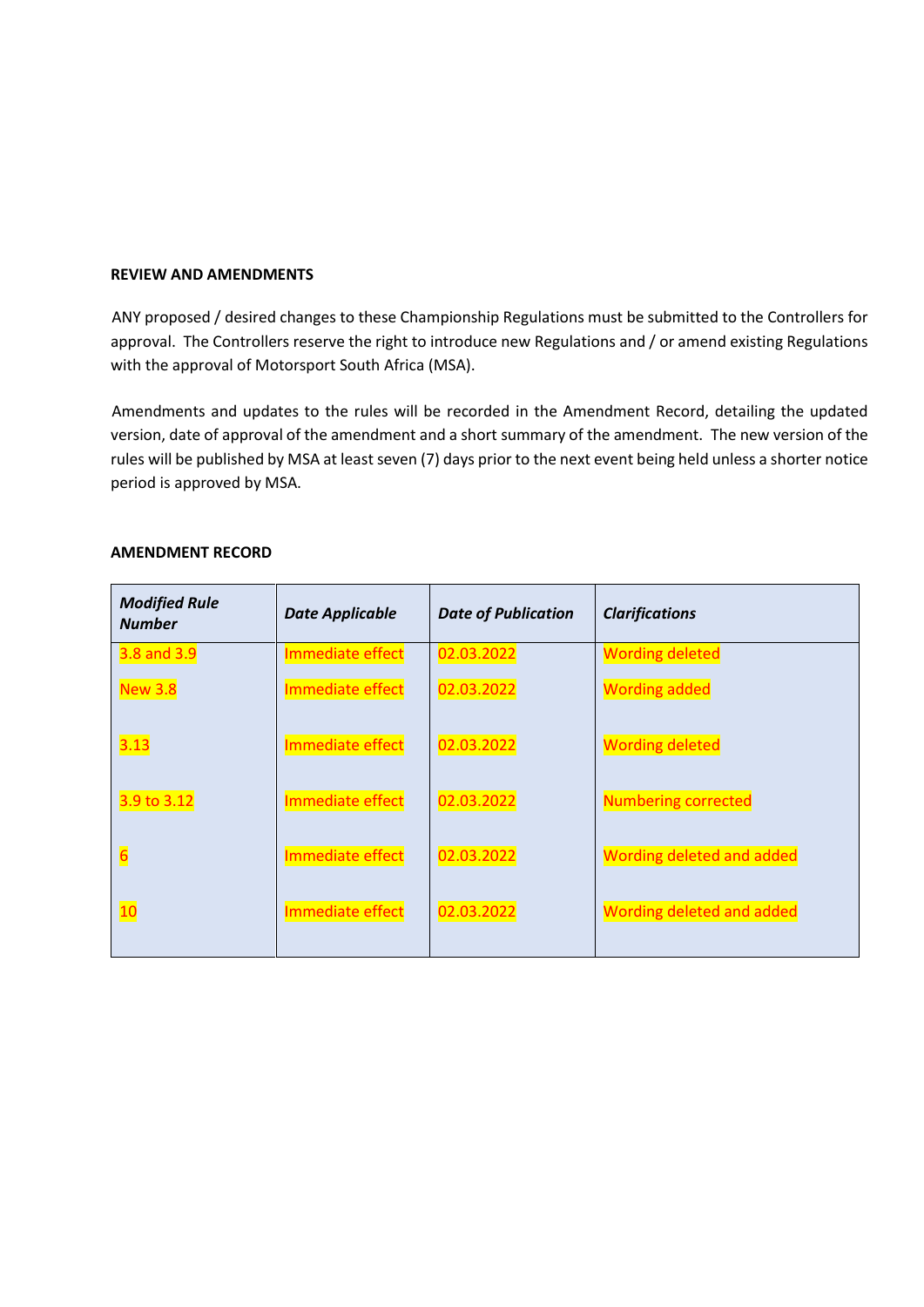# **INDEX:**

- 1. CONTROLLERS AND CLUB NAME
- 2. AIM OF THE CHAMPIONSHIP
- 3. CLASSES AND TECHNICAL SPECIFICATIONS
- 4. COMBINING OF CLASSES
- 5. ELIGIBILITY OF RIDERS
- 6. RACE DURATION
- 7. FUEL
- 8. SCRUTINEERING
- 9. SAFETY REQUIREMENTS
- 10. CHAMPIONSHIP EVENTS TO COUNT
- 11. COMPETITION NUMBERS
- 12. POINTS TO SCORE
- 13. SEPARATION OF TIES
- 14. ANNOUNCEMENT OF POINTS AWARDED
- 15. DECLARATION OF CHAMPIONSHIP
- 16. PENALTIES
- 17. PAYMENT AND ENTRIES
- 18. ENTRANT'S LICENCE
- 19. RACE CLASS ENTRY
- 20. TROPHIES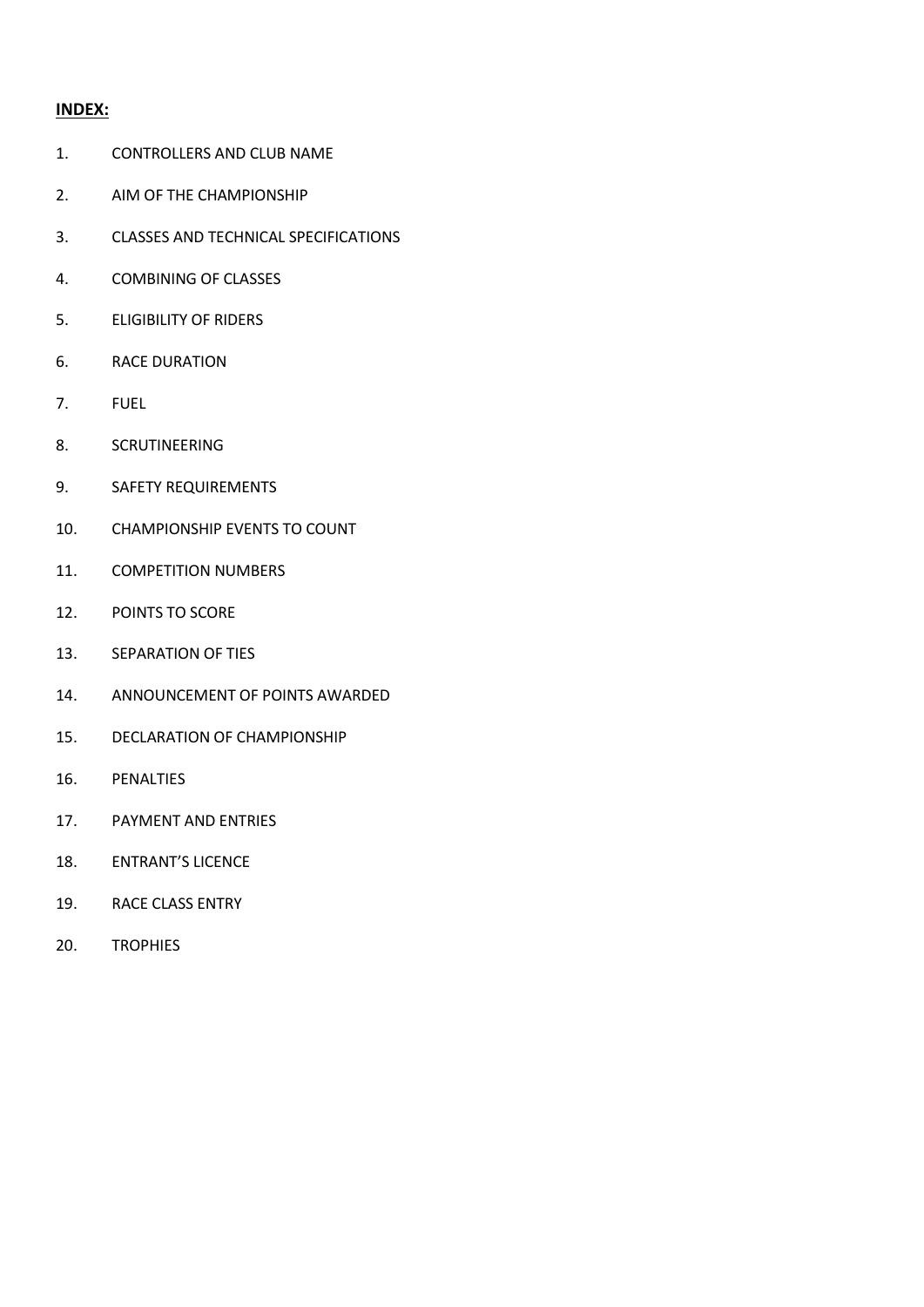**All race meetings shall be held under the 2022 Motorsport South Africa (MSA) General Competition Rules (GCR's), Standing Supplementary Regulations (SSR's), these Club Regulations, the event Supplementary Regulations (SR's) issued by the promoters / organisers and any APPLICABLE Circulars of MSA.** 

# **1. CONTROLLERS AND CLUB NAME**

Club Name: Rover Motorcycle Club Controllers: Rover Club MX Committee

# **2. AIM OF THE CHAMPIONSHIP**

The Rover Motorcycle Club MX Committee at its sole discretion shall declare the winners of the 2022 Rover Motorcycle Club Motocross Championship in the following bike classes; however, it is entitled to withhold such declaration from any competition, should circumstances warrant such action.

# **3. CLASSES AND TECHNICAL SPECIFICATIONS**

# **3.1 Junior Support Class**

a) Open to riders from the year of their  $4<sup>th</sup>$  birthday, to 31 December of the year in which their 9<sup>th</sup> birthday occurs.

Please note that the age for female competitors will be from the year of their  $4<sup>th</sup>$  birthday, to 31 December of the year in which their  $10<sup>th</sup>$  birthday occurs.

- b) 2 Stroke air & water cooled not exceeding 52cc, PW 80cc or 4 stroke not exceeding 110cc.
- c) Wheel size Rear 10" and Front 12"
- d) Non-Championship Class

# **3.2 MX 50cc**

a) Open to riders from the year of their  $4<sup>th</sup>$  birthday, to 31 December of the year in which their 9<sup>th</sup> birthday occurs.

Please note that the age for female competitors will be from the year of their  $4<sup>th</sup>$  birthday, to 31 December of the year in which their  $10<sup>th</sup>$  birthday occurs.

- b) 50cc 2 Stroke water cooled motorcycles not exceeding 52cc.
- c) Wheel size Rear 10" and Front 12"
- d) Carburettor size 19mm as per the motorcycle manufacturer specifications (stock)

# **3.3 65cc Support Class**

a) Open to riders from the year of their  $7<sup>th</sup>$  birthday, to 31 December of the year in which their 12<sup>th</sup> birthday occurs.

Please note that the age for female competitors will be from the year of their  $7<sup>th</sup>$  birthday, to 31 December of the year in which their  $13<sup>th</sup>$  birthday occurs.

- b) Clutch lever with gears, motorcycle not to exceed 65cc or 110cc 4 stroke.
- c) Wheel size Rear 12" and Front 14"
- d) Non-championship class

# **3.4 85cc Support Class**

a) Open to riders from the year of their 8<sup>th</sup> birthday, to 31 December of the year in which their 14<sup>th</sup> birthday occurs.

Please note that the age for female competitors will be from the year of their 8th birthday, to 31 December of the year in which their  $15<sup>th</sup>$  birthday occurs.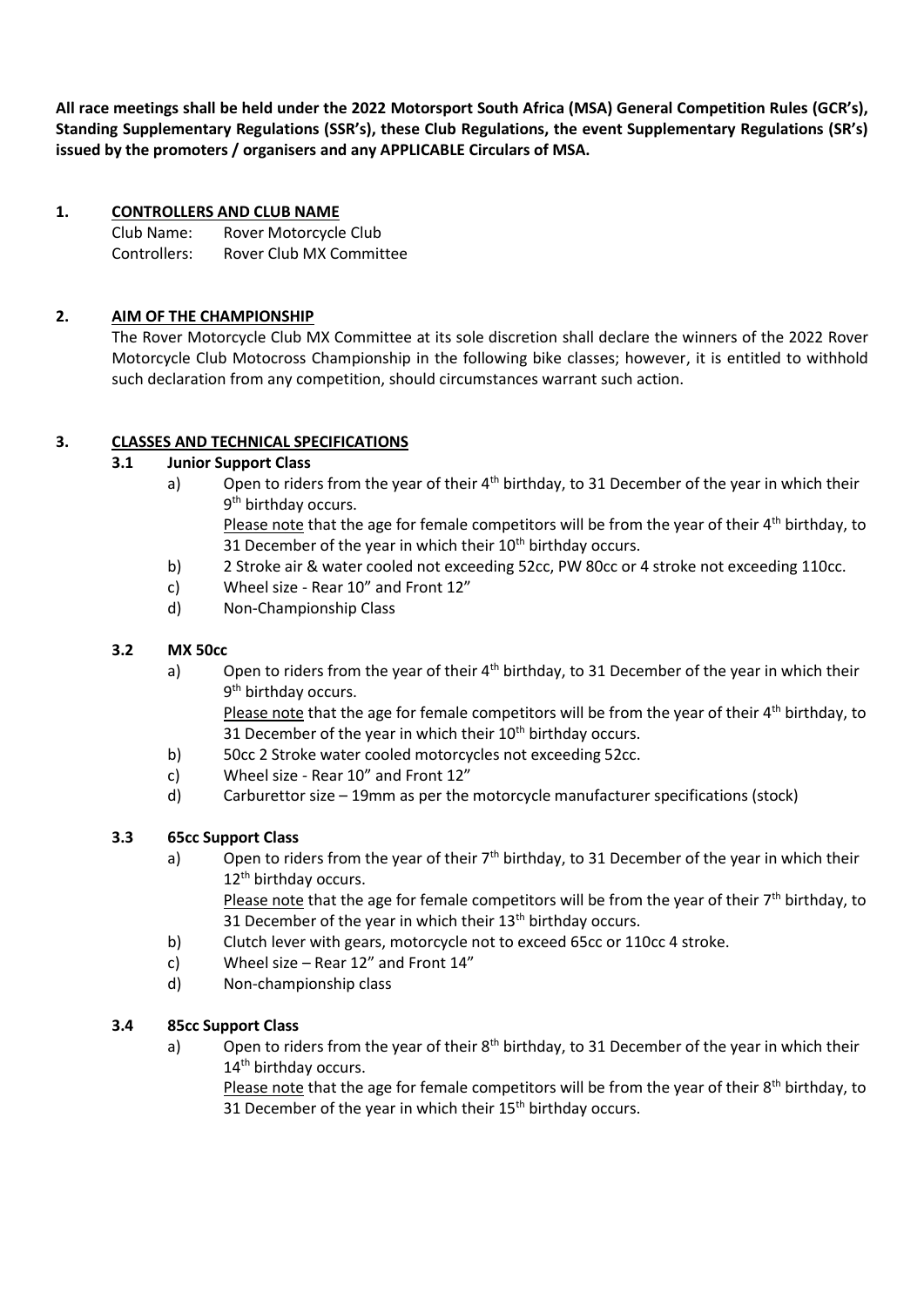- b) Clutch lever with gears, motorcycle not to exceed 85cc 2 stroke or 150cc 4 stroke.
- c) Wheel size Rear 14" and Front 17"
- d) Non-championship class

## **3.5 MX 65cc**

a) Open to riders from the year of their  $7<sup>th</sup>$  birthday, to 31 December of the year in which their 12<sup>th</sup> birthday occurs.

Please note that the age for female competitors will be from the year of their  $7<sup>th</sup>$  birthday, to 31 December of the year in which their  $13<sup>th</sup>$  birthday occurs.

- b) 65cc Clutch lever with gears, motorcycle not to exceed 65cc.
- c) Wheel size Rear 12" and Front 14"

# **3.6 MX 85cc**

a) Open to riders from the year of their  $8<sup>th</sup>$  birthday, to 31 December of the year in which their 14<sup>th</sup> birthday occurs.

Please note that the age for female competitors will be from the year of their 8<sup>th</sup> birthday, to 31 December of the year in which their  $15<sup>th</sup>$  birthday occurs.

- b) Clutch lever with gears not to exceed 85cc 2 stroke.
- c) Wheel size Rear 14" and Front 17" or Rear 16" and Front 19"

# *PLEASE NOTE FOR THE 2023 SEASON:*

*Age – Open to competitors from the year of their 9th birthday to the 31 December of the year in which their 14th birthday occurs. Please note that the age for female competitors will be from the year of their 9th birthday, to 31 December of the year in which their 15th birthday occurs.* 

#### **3.7 MX High School**

- a) Open to riders from the year of their 13<sup>th</sup> birthday, to 31 December of the year in which their 18<sup>th</sup> birthday occurs.
- b) 2 Stroke motorcycles not exceeding 126cc.
- c) Wheel size Rear 19"/18" and Front 21"

#### **3.8 MX2**

- $a$ ) Open to riders from the year of their 15<sup>th</sup> birthday and older.
- 125cc 150cc 2 stroke & 250cc 4 stroke motorcycles.
- $c)$  Wheel size Rear 19"/18" and Front 21"

# **3.9 MX1**

- $a$ ) Open to riders from the year of their 16<sup>th</sup> birthday and older
- b) 125cc 2 stroke 300cc 2 stroke & 250cc 4 stroke 450cc 4 stroke motorcycles
- $\frac{c}{c}$  Wheel size Rear 19"/18" and Front 21"

#### **3.8 MX Pro**

- a) Open to riders from the year of their  $15<sup>th</sup>$  birthday and older on 125cc 2 stroke -150cc 2 stroke & 250cc 4 stroke motorcycles.
- b) Open to riders from the year of their  $16<sup>th</sup>$  birthday and older on 125cc 2 stroke 300cc 2 stroke and 250cc 4 stroke - 450cc 4 stroke motorcycles.
- c) Wheel size Rear  $19'' / 18''$  and Front 21".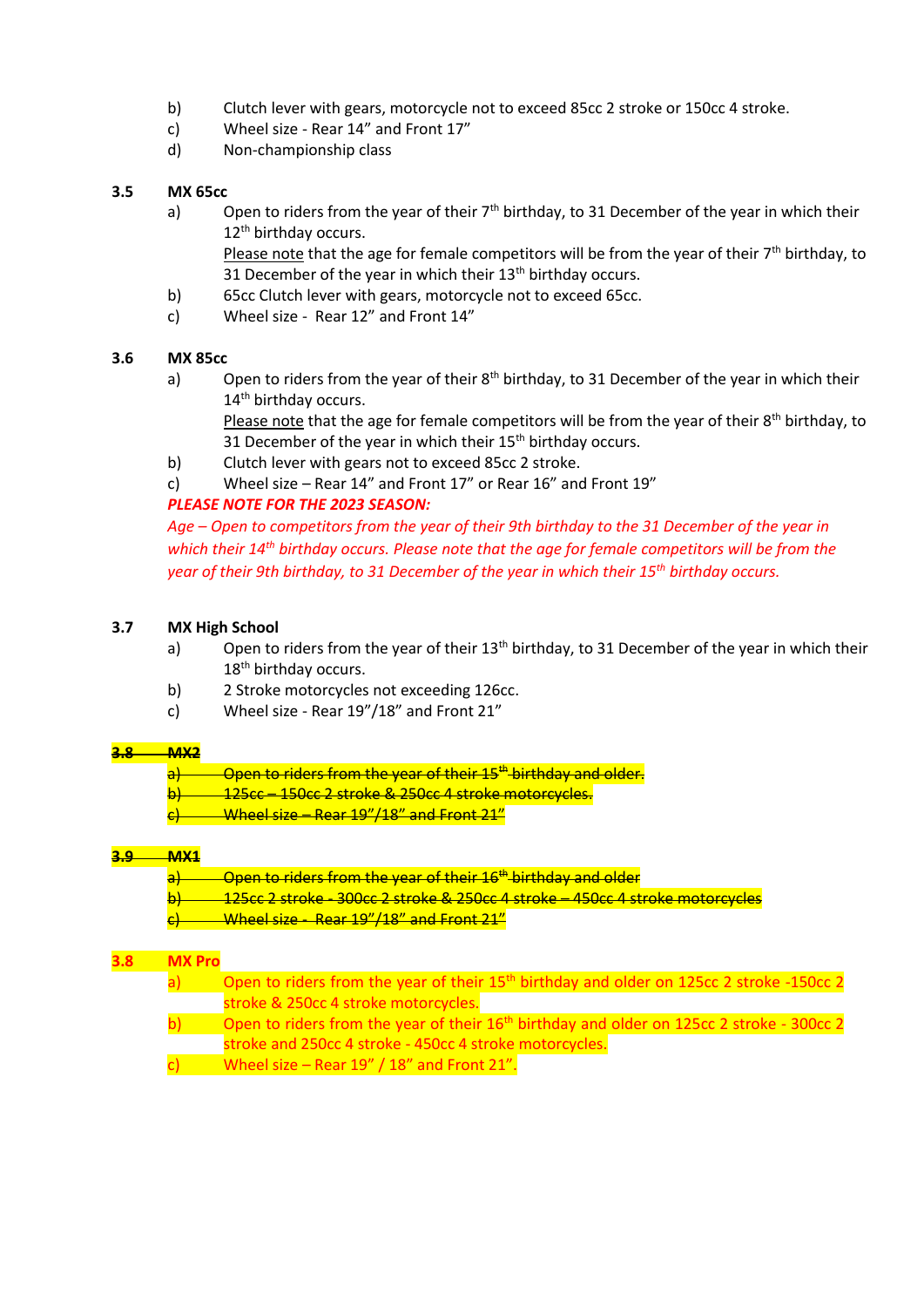#### **3.9 MX3**

- a) Open to riders from the year of their  $30<sup>th</sup>$  birthday and older
- b) Wheel Size Rear 19"/18" and Front 21"
- c) Motorcycles of unrestricted capacity

#### **3.10 MX Enduro**

- a) Open to riders from the year of their 15<sup>th</sup> birthday 125cc and over (must be competing in Enduro or Offroad locally).
- b) Motorcycles must be an Enduro motorcycle.
- c) Non-championship class

#### **3.11 SNR Support**

- a) Open to riders from the year of their  $16<sup>th</sup>$  birthday and older.
- b) Non-Championship Class
- c) Motorcycles of unrestricted capacity
- d) Wheel size mixed sizes as per manufacturer.

#### **3.13 VMX Pre Motorcycle 75, 80, 85, 90, 95**

 $a$ ) Open to riders from the year of their 35<sup>th</sup> birthday and older.

- b) Only open to motorcycles from pre 1975 up to 1995.
- Capacity classes for all of the above vintage groups for 125, 250 and 500cc motorcycles.

#### **3.12 MX Ladies**

- a) Open to female riders from the year of their  $13<sup>th</sup>$  birthday. These riders can compete on motorcycles not exceeding 125cc 2 stroke.
- b) Open to female riders from the year of the  $15<sup>th</sup>$  birthday. These riders can compete on motorcycles not exceeding 150cc 2 stroke or 250cc 4 stroke
- c) Wheel size mixed sizes as per manufacturer.
- d) Eligibility is minimum an MSA club MX licence.

# **4. COMBINING OF CLASSES**

Where classes are combined riders need to choose the class they would like to enter. The MX 65cc / MX 85cc class, or MX 85cc / MX High School classes may be combined at the discretion of the Clerk of the Course depending on rider ability and safety. Where classes are combined, competitors will not be permitted to score in both classes.

# **5. ELIGIBILITY OF RIDERS**

The Club Championship shall only be open to Rover Motorcycle Club Members and only from date of membership. No points scored during the racing year prior to becoming a club member will count towards the Club Championships. All competitors must hold a minimum of a valid MSA Motocross licence with Club status with the exception of competitors who only compete in the Junior Support, 65cc Support, 85cc Support or Senior Support class who need a minimum of a MSA Motocross licence with Social status.

# **6. RACE DURATION**

Races shall be run over a course with a maximum distance of between 800m and 1.2km for Junior Circuits and 1.2km and 1.8km for Senior Circuits. Refer to SSR 240 ii) of the 2022 MSA National Motocross SSR's.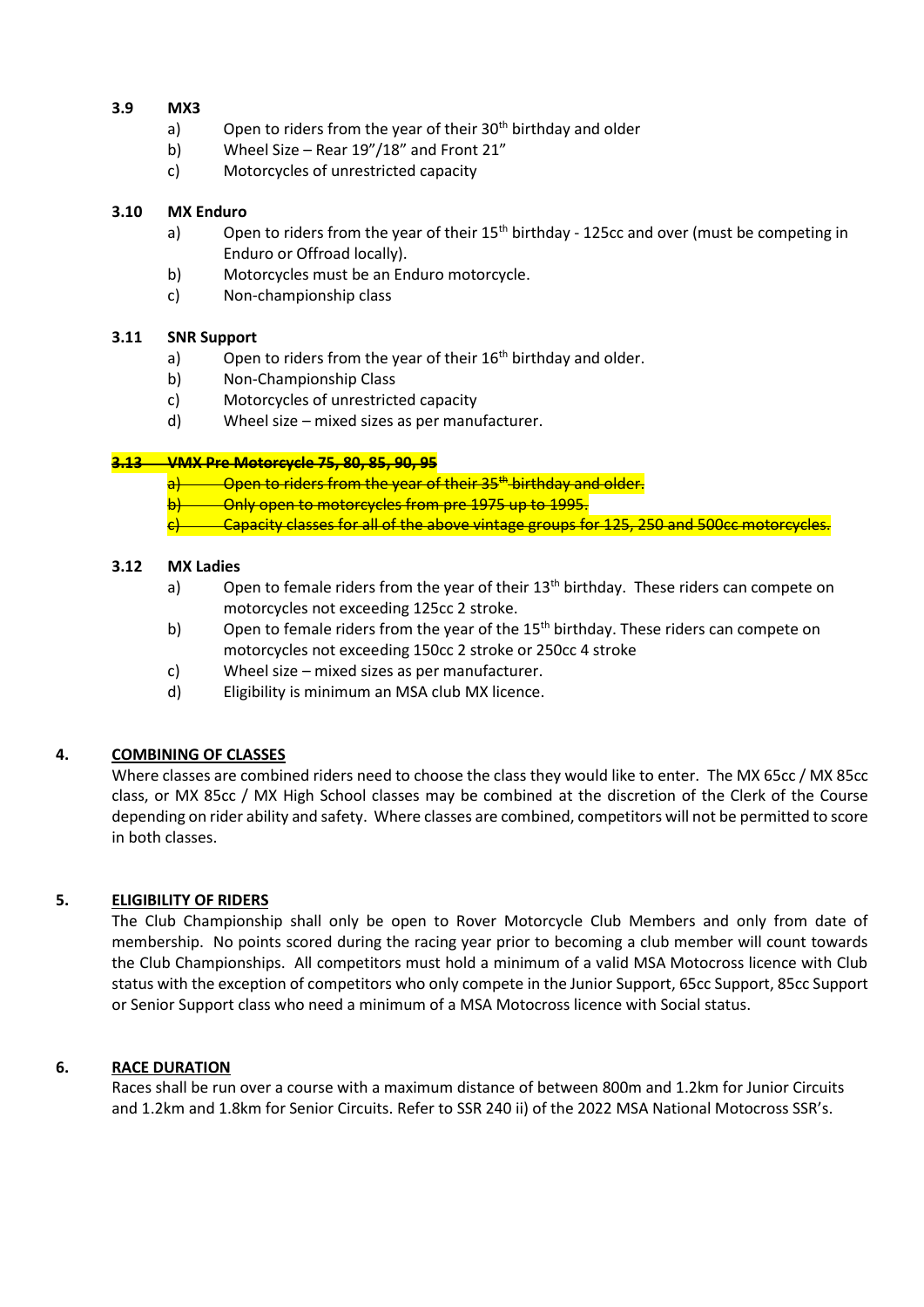#### Times:

| <b>Junior Support</b> | $8 min + 1 lap$                  |
|-----------------------|----------------------------------|
| MX 65cc Support       | $10 \text{ min} + 1 \text{ lap}$ |
| MX 85cc support       | $10 \text{ min} + 1 \text{ lap}$ |
| <b>MX 50cc</b>        | $10 \text{ min} + 1 \text{ lap}$ |
| <b>MX 65cc</b>        | 12 min $+$ 1 lap                 |
| <b>MX 85cc</b>        | $15 \text{ min} + 1 \text{ lap}$ |
| MX High School        | $15 \text{ min} + 1 \text{ lap}$ |
| MX <sub>1</sub>       | <del>18 min + 1 lap</del>        |
| <del>MX 2</del>       | <del>16 min + 1 lap</del>        |
| <b>MX</b> Pro         | $18 \text{ min} + 1 \text{ lap}$ |
| MX <sub>3</sub>       | 15 min + 1 lap                   |
| <b>VMX (all)</b>      | 10 min + 1 lap                   |
| Enduro                | $10 \text{ min} + 1 \text{ lap}$ |
| <b>Snr Support</b>    | 12 min $+$ 1 lap                 |
| <b>MX Ladies</b>      | 12 min $+$ 1 lap                 |

Where classes are combined, the highest runtime will apply. Shortening or lengthening of a class runtime is allowed if approved by the CoC.

#### **7. FUEL**

Refer to SSR 255 in the 2022 MSA National Motocross SSR's.

#### **8. SCRUTINEERING**

Refer to Motocross SSR 226 in the 2022 MSA National Motocross SSR's.

#### **9. SAFETY REQUIREMENTS**

Refer to the SSR 225 and 228 in the 2022 MSA National Motocross SSR's.

#### **10. CHAMPIONSHIP EVENTS TO COUNT**

The championship will comprise of six (6) rounds or twelve (12) heats. All race dates and heats will count. If **less than six (6) races are run due to Force Majeure, the MX Committee declares a winner by virtue of current ranked scores in the championship. will decide on a fair formulation of a winner per class.** A minimum of three (3) competitors per class is needed to declare class championship; however, the Controllers are entitled to withhold such declaration from any competition, should circumstances warrant such action. The organizers reserve the right to host more than 2 races at any of the rounds to make up the minimum races for the year.

#### **11. COMPETITION NUMBERS**

Competition numbers must be displayed in accordance with SSR 221 – 224 of the 2022 MSA National Motocross SSR's and applicable bulletins issued by MSA in ALL regards.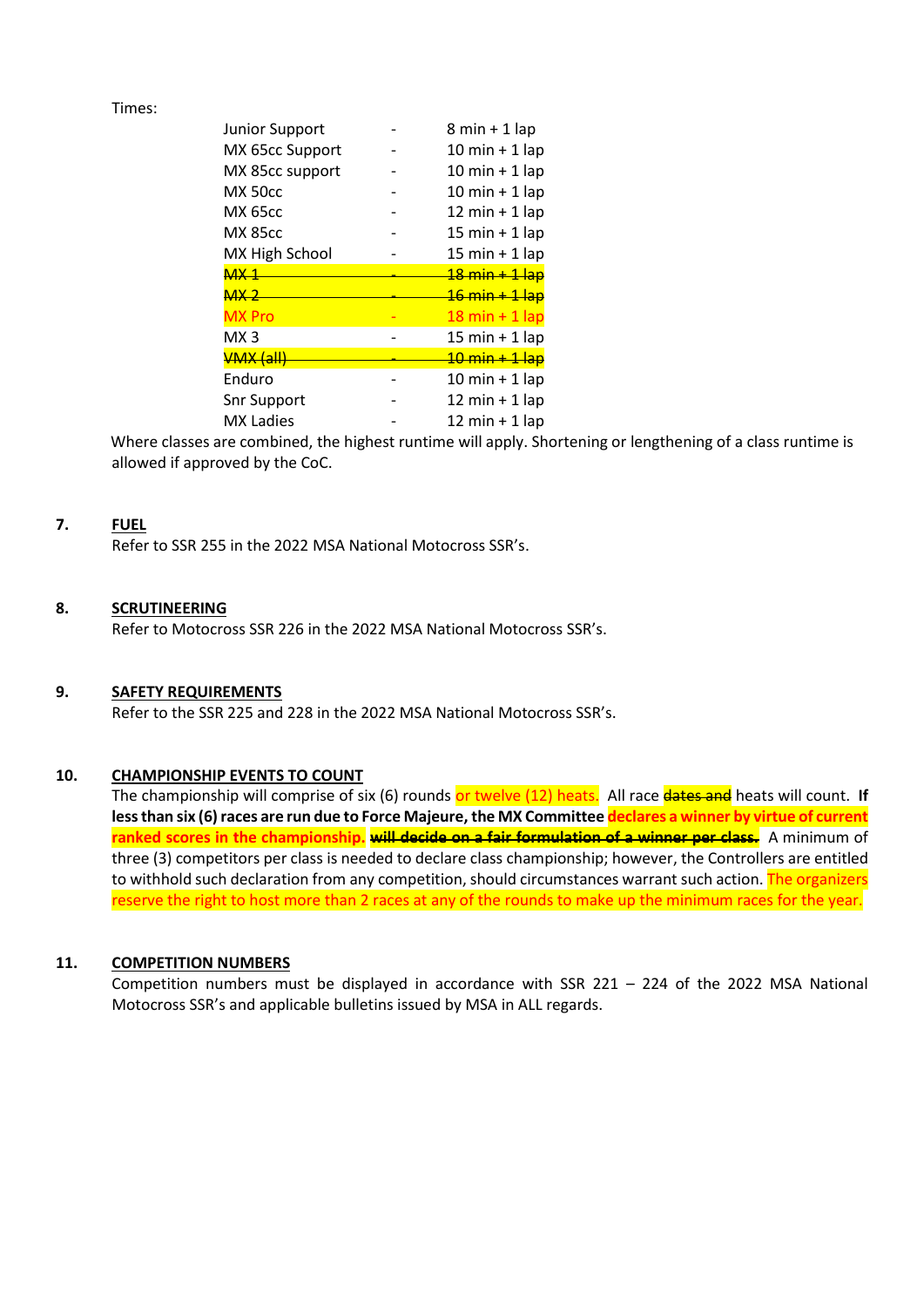#### **12. POINTS TO SCORE**

Refer to SSR 243 in the 2022 MSA National Motocross SSR's. Competing riders who are ineligible for the Club Championship will be ignored for the purpose of scoring Club Championship points. No race will score towards the Club Championship which fails to draw a minimum of three (3) Club members' entries and starters for practice and for the first heat thereof. If a competitor is riding in a higher status event, already participating in the club championship, they will be awarded average points towards the Club Championship to be calculated as an average across all heats raced for the year. The higher tier race needs to be upon invite of MSA and provided that proof of this selection is forwarded to the relevant Regional representative.

## **13. SEPERATION OF TIES**

Refer Art 7 in the 2022 MSA National Motocross SSR's and if this is ineffective Rover Motorcycle Club MX Committee will declare the winners on any basis they may deem fit.

#### **14. ANNOUNCEMENT OF POINTS AWARDED**

Scoring for each race will be available for Rover Motorcycle Club Secretary on the Monday following the event. Any objections concerning the scoring must be in writing not later that the Friday following the Monday on which the scoring was available. Announcement of the race winners for prize giving will take place on the day, unless unforeseen circumstances arise, and a 15-minute period for protest of results once the results are displayed will be allowed. Only Rover club members shall acquire points toward the club championship once club membership is fully paid (from payment date). A non-member may enter and ride a Rover club MX race but the non-member race fee will apply and no points will count toward the club championship.

#### **15. DECLARATION OF CHAMPIONSHIP**

Rover Motorcycle Club MX Committee as its sole discretion is responsible for declaring the winners of the championship or to withhold such declaration.

#### **16. PENALTIES**

Refer to the 2022 GCR Handbook, 2022 MSA National Motocross SSR's and SR for the day's event.

# **17. PAYMENT AND ENTRIES**

Refer to SR's for each race date. Late entries, late payments and late arrivals for documentation will incur penalties. Any objection will be dealt with at the sole discretion of Rover Motorcycle Club MX Committee. Proof of payment must be emailed to the Club. No previous entry from a previous race date or membership at the Club guarantees entry to all races. Online entries on website [www.rovermcc.co.za](http://www.rovermcc.co.za/)

#### **18. ENTRANT'S LICENCES**

Where the entrant is NOT the rider, an entrant's license's must be obtained from MSA and submitted together with the entry form, failing which the Entrant's name will not be published in the programme. All competitors to present licenses at documentation. **No verbal license numbers will be accepted. No license NO RIDE.**